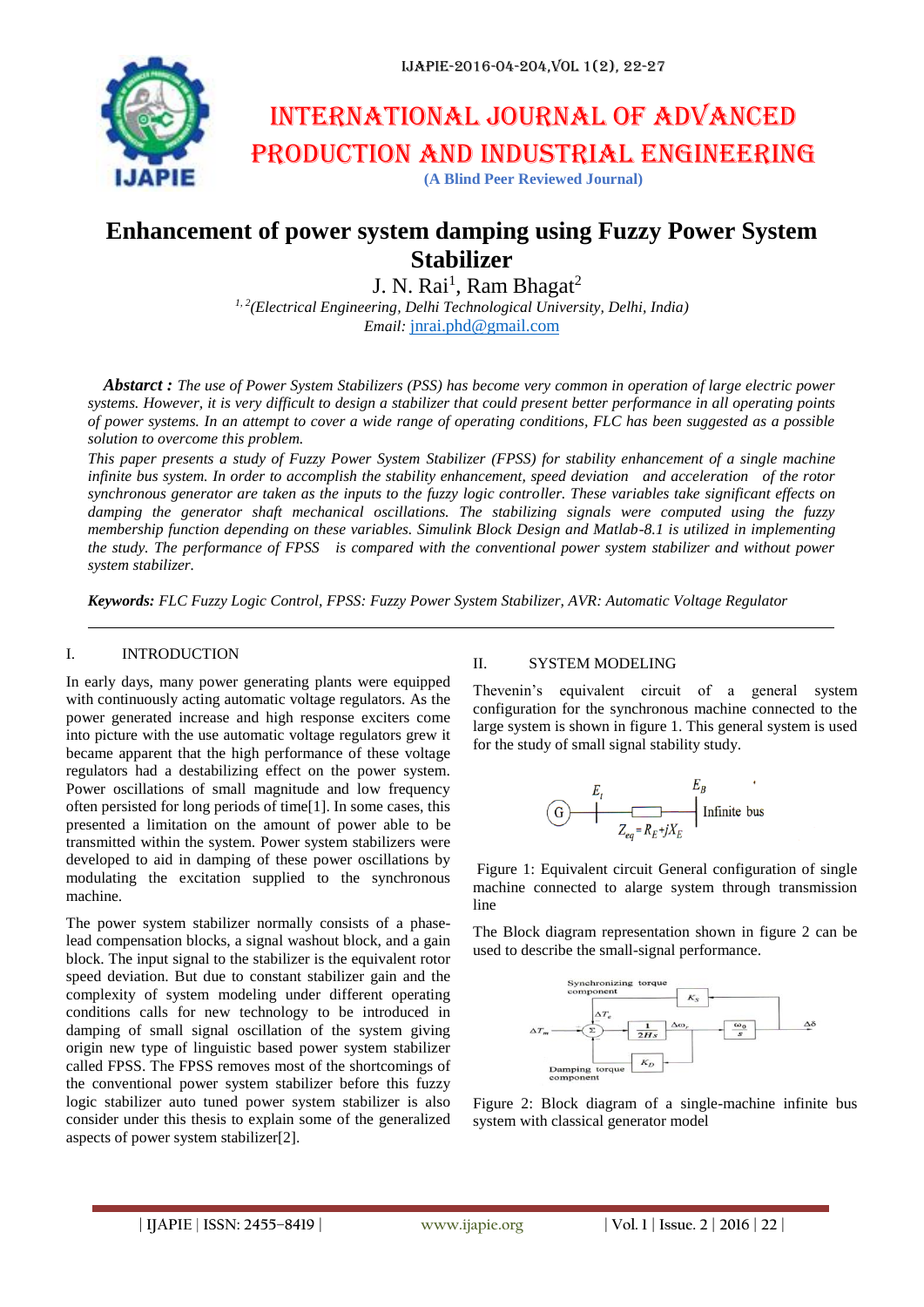Solving the block diagram we get the characteristic equation:

$$
s^2 + \frac{K_D}{2H} s + \frac{K_s \omega_o}{2H} = 0
$$

#### III EFFECT OF EXCITATION

Under the effect of excitation system dynamics, the block diagram developed is extended to include the excitation system[4]. The terminal voltage error signal, which forms the input to the voltage transducer block, is given by

$$
\Delta E_t = K_5 \Delta \delta + K_6 \Delta \psi_{fd}
$$

Where

$$
\begin{split} K_5 &= \frac{e_{d0}}{E_{to}}[-R_a m_1 + L_l n_1 + L_{aqs} n_1] + \frac{e_{q0}}{E_{to}}[-R_a n_1 + L_l m_1 + L_{ads}' m_1] \\ K_6 &= \frac{e_{d0}}{E_{to}}[-R_a m_2 + L_l n_2 + L_{aqs} n_2] + \frac{e_{q0}}{E_{to}}\Bigg[-R_a n_2 + L_l m_2 + L_{ads}' (\frac{1}{L_{jd}} - m_2)\Bigg] \end{split}
$$

The influence on small-signal stability is examined by considering the excitation system model shown in Figure 3



Figure 3 Thyristor excitation system with AVR

The only nonlinearity associated with the model is that due to the ceiling on the exciter output voltage represented by  $E_{FMAX}$ and EFMIN. For small-disturbance studies, these limits are ignored as we are interested in a linearized model about an operating point such that  $E_{fd}$  is within the limits. Limiters and protective circuits are not modeled as they do not affect small-signal stability.The block diagram representation with exciter and AVR is shown in fig4



Figure 4:Block diagram representation with exciter & AVR

Change in the time response of the system for the 5% change in mechanical input depicts that the system is unstable.



Figure 5: System Response for 5% change in input torque

With AVR, constant  $K_5$  may have either negative of positive values as shown in figure 6, which influences the damping and synchronizing torque coefficient shown in Fig7(a)  $\&$ 7(b).



Figure 6 Variation of  $K_5$  with per unit active power



Figure 7(a)Variation of Damping Torque Coefficient with per unit power



Figure 7(b) Variation of Synchronizing Coefficient with per unit power

Now the effect of variation in excitation on synchronization coefficient and damping torque coefficient is shown in fig 8(a) & 8(b).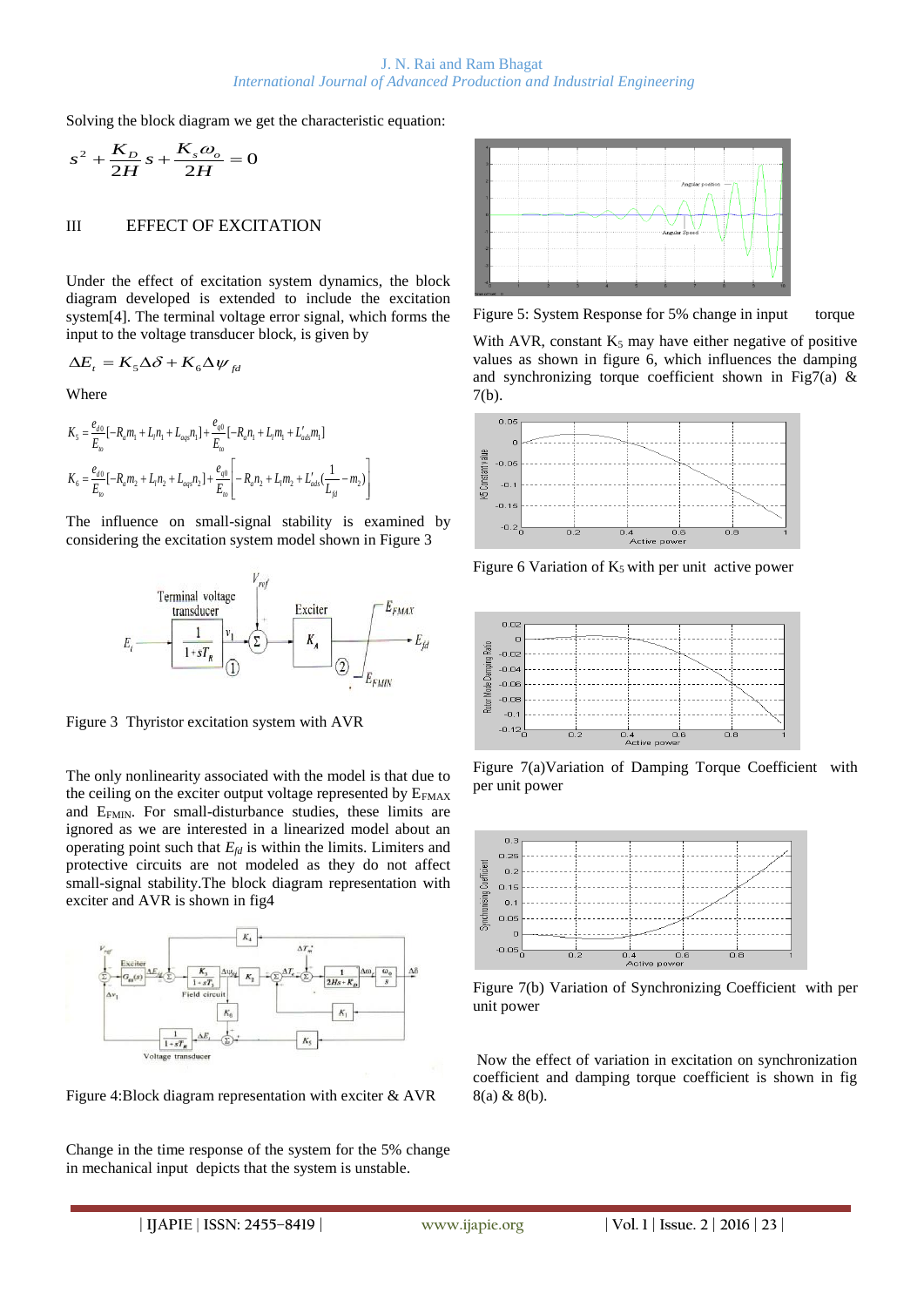J. N. Rai and Ram Bhagat *International Journal of Advanced Production and Industrial Engineering*



Figure 8(a) Variation of Synchronizing coefficient  $K_5W$ ith K<sup>A</sup>



Figure 8(b)Variation of damping torque coefficient with K<sup>A</sup>

From the above analysis, we concluded that the effect of AVR on damping and synchronizing torque component is thus primarily influence by constant  $K_5$  and exciter gain  $K_A$ . With  $K_5$  negative, the AVR action introduces a positive synchronizing torque component and negative damping torque component. This effect is more pronounced as exciter response increases. The main cause of instability of the system is negative damping coefficient; this adverse affect of low damping should be removed by adding damping to the system.

# IV POWER SYSTEM STABILIZER

The basic function of a power system stabilizer (PSS) is to add damping to the generator rotor oscillations by controlling its excitation using auxiliary stabilizing signal(s). To provide damping, the stabilizer must produce a component of electrical torque in phase with the rotor speed deviations.



Figure 9 Thyristor excitation system with AVR and PSS

Model used in Simulink/ Matlab to examine the effect of power system stabilizer with automatic voltage regulator on single machine infinite bus system is shown below in figure 10



Figure 10 Simulink Model with AVR and PSS

With above constants we will analyze the variation of angular speed and angular position with time this is shown in figure 11(a) and 11(b).



Figure11(a) Variation of Angular Speed with Time



Figure 11(b) Variation of Angular position with Time

With Power system stabilizer the rotor mode damping ratio and damping coefficient increases with increase in exciter gain, This is as evident from the figure  $12(a) \& 12(b)$ 



Figure 12(a)Rotor Mode Damping Ratio with Exciter Gain



Figure 12(b) Damping and Synchronizing Torque coefficient Vs Exciter Gain for PSS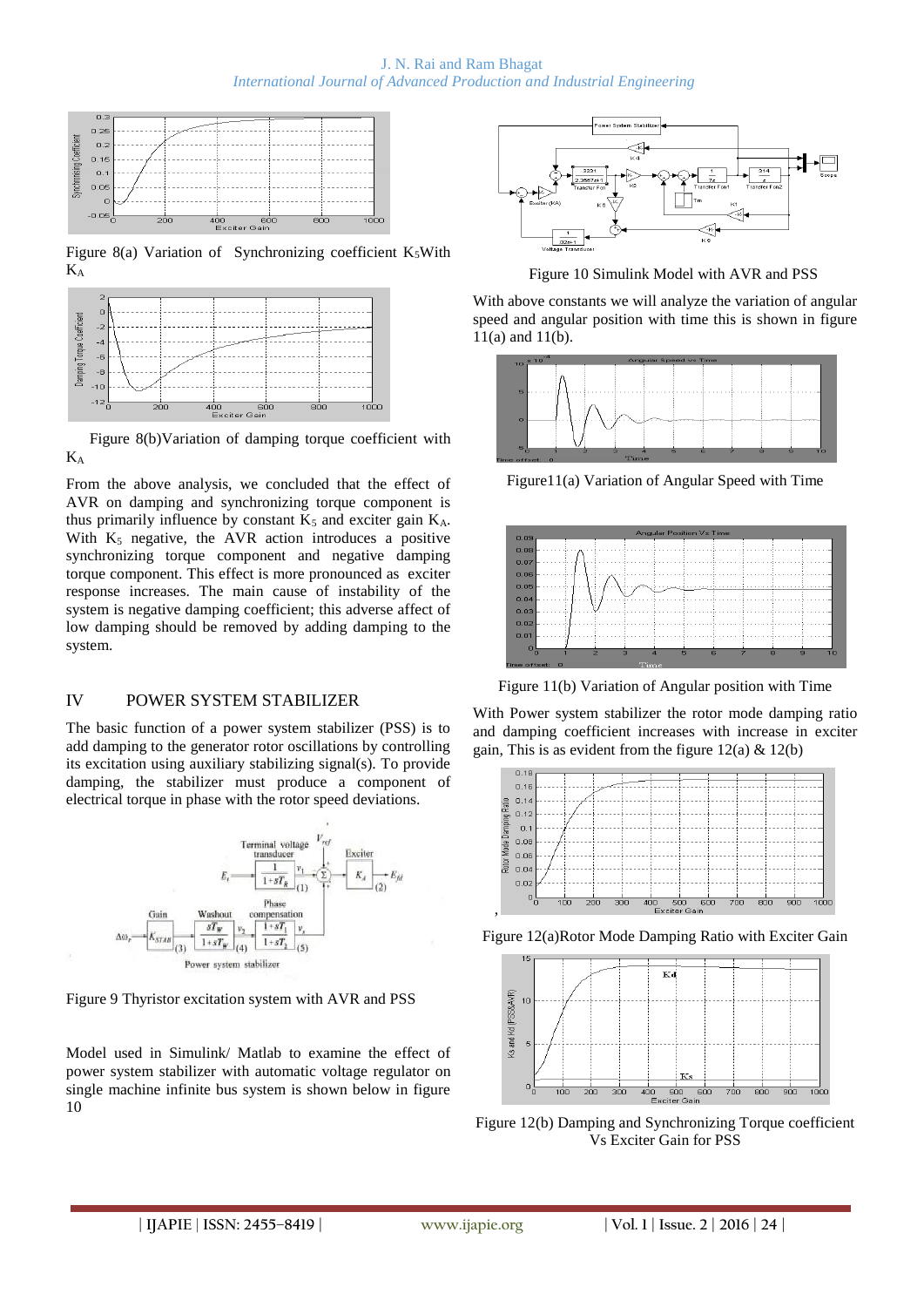These power system stabilizers suffer from a limitation that these are not much efficient for damping small signal oscillations over wide range for operating conditions. Also it requires a deep understanding of a system, exact equations and precise numeric values.

To overcome this problem, a FPSS was developed without real-time model identification.

## V. FUZZY LOGIC POWER SYSTEM STABILIZER

A fuzzy power system stabilizer (FPSS) is developed using the concept of fuzzy basis functions. The linguistic rules, regarding the dependence of the plant output on the controlling signal, are used to build the FPSS. The FPSS is designed for cogeneration, but simulation studies are based on a one machine-infinite bus model[3,6].

#### *Selection of input and out put variables*

Define input and control variables, that is, determine which states of the process should be observed and which control actions arc to be considered. For FPSS design, generator speed deviation  $(\Delta \omega)$  and acceleration  $(\Delta \dot{\omega})$  can be observed and have been chosen as the input signal of the FPSS. The dynamic performance of the system could be evaluated by examining the response curve of these two variables.

In practice, only shaft speed  $(\Delta \omega)$  is readily available. The acceleration signal  $(\Delta \dot{\omega})$  can be derived from the speed signals measured at two successive sampling instants using the following equation:

$$
\Delta \dot{\omega}(k) = \frac{((\Delta \omega(k) - \Delta \omega(k-1))}{\Delta T}
$$

The control variable is the output from the fuzzy logic controller[4].

#### *Membership function*

First input to the fuzzy controller is acceleration i.e.  $(\Delta \dot{\omega}$  $\dot{\textit{v}})$ it is normalized by multiplying with some factor  $X_1$  so that its value lies between -1 and 1. The membership function for acceleration is shown in figure 13(a).



Figure 13(a) Membership Function of Acceleration

Membership function of second input i.e. Speed deviation  $(\Delta \omega)$ 

also has same membership function that of acceleration and with 50% overlap between adjacent fuzzy subsets, the function is shown in figure 13(b).



Figure 13(b) Membership Function of Speed Deviation

There is only one output from the fuzzy logic controller i.e. voltage signal, its membership function also contains seven subsets with 50% overlap the only difference is that we have to renormalized the output by multiplying the output from fuzzy controller with a constant gain



Figure 13(c) Membership function of output Voltage signal.

# *Defuzzification*

There are five methods of defuzzification namely centroid method, bisector method, middle of maximum method, largest of maximum method and smallest of maximum method. Here in fuzzy logic controller centriod method of defuzzification was opted.The output of the controller is given by following expression:

$$
u_k = \frac{\sum_{i=1}^p y_i w_i}{\sum_{i=1}^p w_i}
$$

#### *Fuzzy rule base*

A set of rules which define the relation between the input and output of fuzzy controller can be found using the available knowledge in the area of designing FPSS is shown in table 1[5].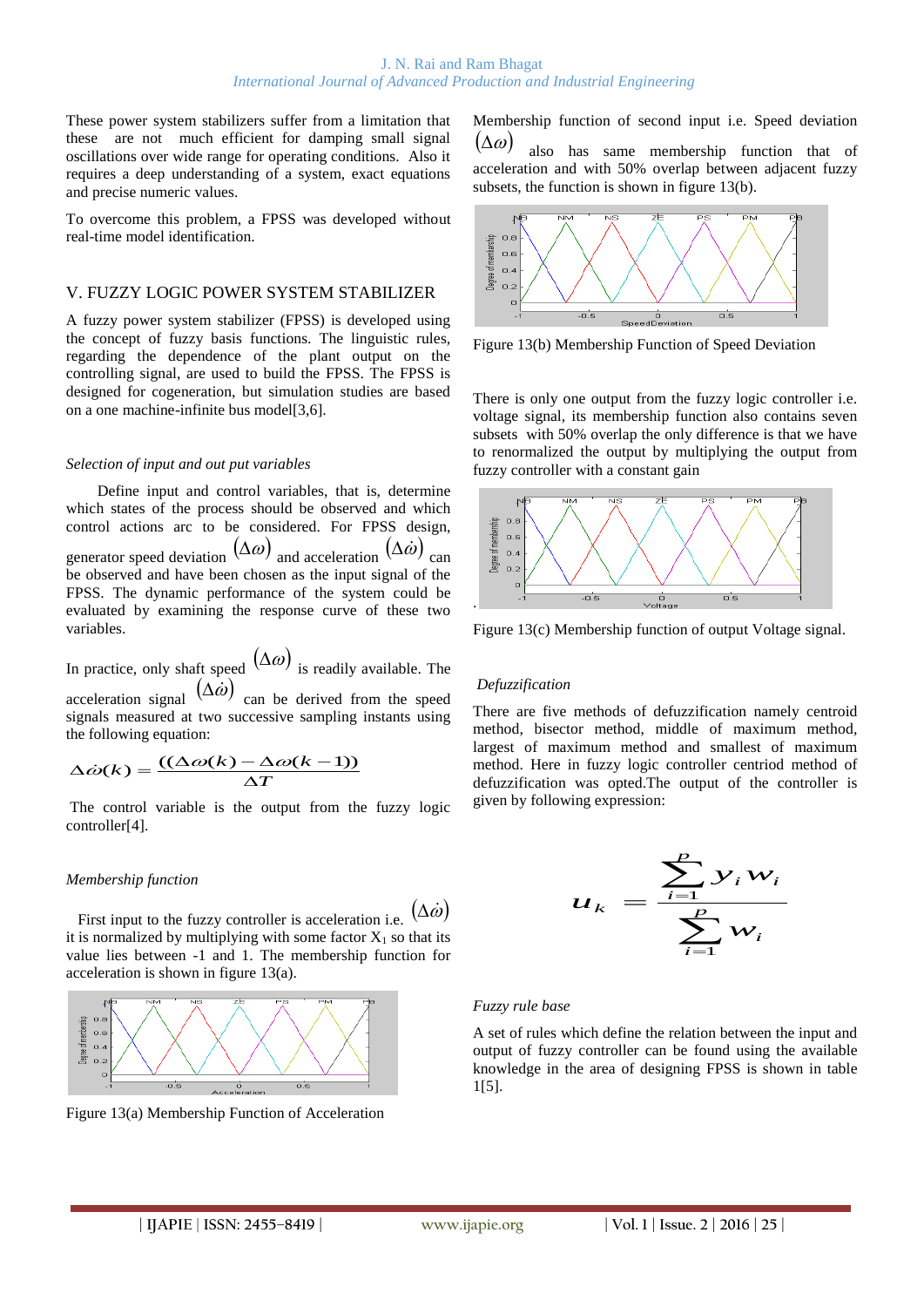# VI SIMULATION RESULTS

Model used in Simulink / MATlAB to analyze the effect of fuzzy logic controller in damping small signal oscillations when implemented on single machine infinite bus system is shown below in figure 14(a)



Figure 14(a) Simulink Model with Fuzzy Logic Controller

| $\Delta\dot{\omega}$<br>Δω | <b>NB</b> | NM        | <b>NS</b> | ZE        | <b>PS</b> | PM        | PB        |
|----------------------------|-----------|-----------|-----------|-----------|-----------|-----------|-----------|
| <b>NB</b>                  | <b>NB</b> | <b>NB</b> | <b>NB</b> | <b>NB</b> | <b>NB</b> | <b>NB</b> | <b>NB</b> |
| NM                         | NB        | NM        | <b>NM</b> | NM        | NM        | <b>NS</b> | ZE        |
| NS                         | NM        | NM        | <b>NS</b> | <b>NS</b> | <b>NS</b> | ZE        | PS        |
| ZE                         | NM        | <b>NS</b> | <b>NS</b> | ZE        | ZE        | <b>PS</b> | PM        |
| <b>PS</b>                  | NS        | ZE        | ZE        | <b>PS</b> | <b>PS</b> | PМ        | PМ        |
| <b>PM</b>                  | <b>PS</b> | <b>PS</b> | PS        | <b>PM</b> | <b>PM</b> | PМ        | PВ        |
| <b>PB</b>                  | PМ        | PМ        | PМ        | PB        | PB        | PВ        | PВ        |

Table1: Decision Table for fuzzy logic controller



Figure14(b) Expanded form of Fuzzy logic controller block

The fuzzy logic controller block consists of fuzzy logic block and two type of scaling factors. One is input scaling factors, these are two in number one for each input as the other is output scaling factor which determine the extent to which controlling effect is produced by the controller

Using fuzzy logic power system stabilizer it can inferred that it does not require any complex mathematical calculations and the response with fuzzy logic is much improved than with conventional power system stabilizer. It is illustrated using the plots of angular speed and angular acceleration shown in figure 15(a) and 15(b).



Figure 15(a) Variation of Angular position with time for PSS and FPSS

Figure15(a) shows the relative plots for variation of angular position with time for PSS and FPSS. These results are for 5% change in mechanical torque. From figure it can be perceived that with the application of fuzzy logic the rise time and the settling time of the system decreases also there is significant decrease in the peak overshoot of the system. The system reaches its steady state value much earlier with fuzzy logic power system stabilizer compared to conventional power sytem stabilizer.



Figure 15(b) Variation of Angular speed with time for PSS and FPSS

From relative plot in fig 15(b) it can be retrieved that oscillations in angular speed reduces much faster with fuzzy logic power system stabilizer than with conventional power system stabilizer. As shown in figure with fuzzy logic the variation in angular speed reduces to zero in about 2 seconds, but with conventional power system stabilizer it takes about 6 seconds to reach to final steady state value.

# VI CONCLUSIONS

In this paper FPSS shows the better control performance than power system stabilizer in terms of settling time and damping effect. The proposed FPSS produces better damping effect than PSS. To further increase the stability of the power